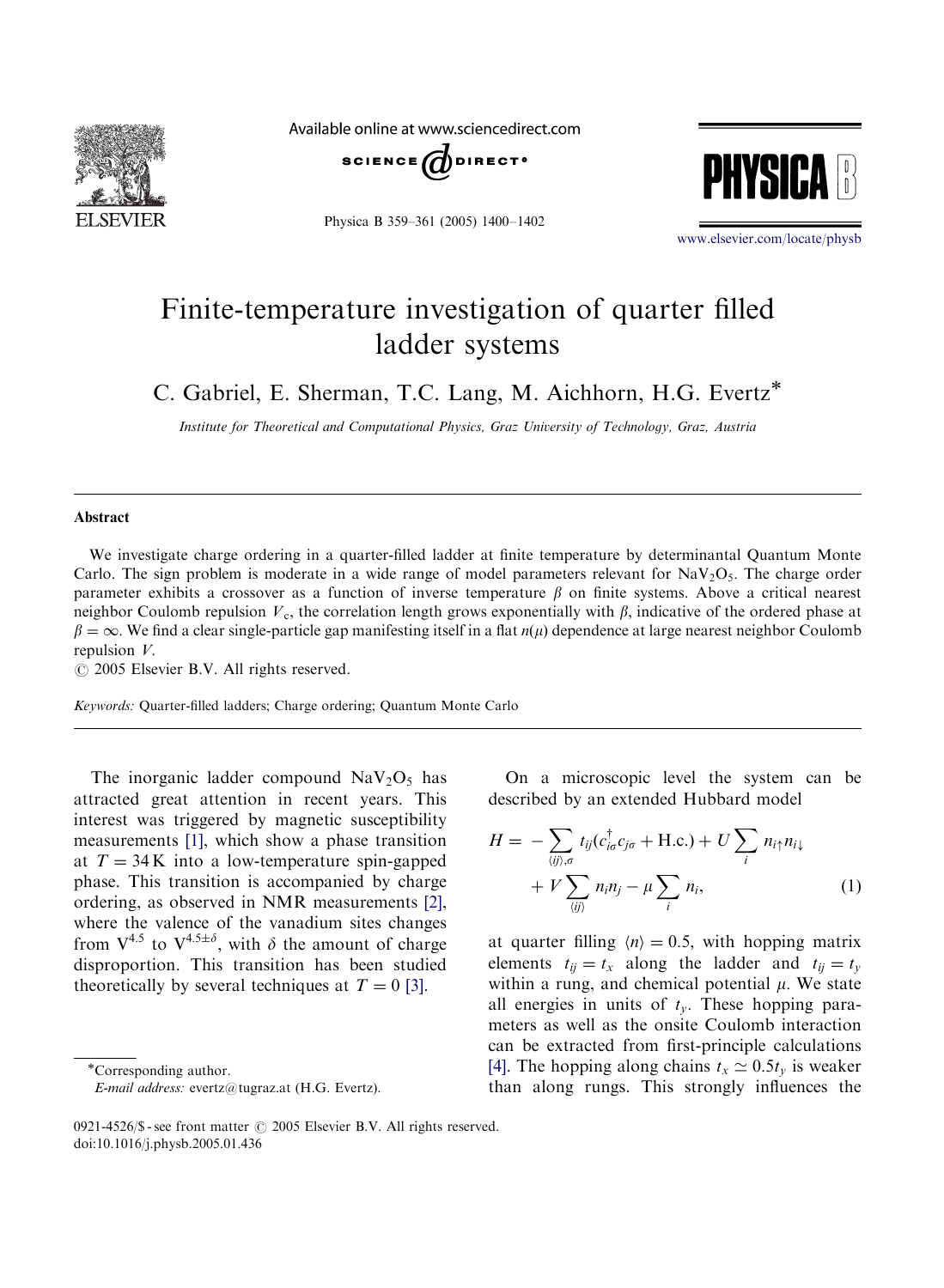<span id="page-1-0"></span>physics of the ladder, for which a spin-gap seems to appear at  $t_x \gtrsim t_y$  [\[3\].](#page-2-0)

We used  $t_x = 0.5$  and  $U = 8$ . Since the non-local Coulomb interaction  $V$  cannot be determined properly by band-structure calculations, we used  $V$  as a free parameter of the Hamiltonian. The charge order parameter is  $\Delta_{\text{co}}^2 = \frac{1}{2L(n)} \sum_{ij} e^{i\mathbf{Q}(\mathbf{r}_i - \mathbf{r}_j)} (n_i - \langle n \rangle)(n_j - \langle n \rangle)$  with  $\mathbf{Q} = (\pi, \pi)$ ,  $\sum_{ij} e^{i\mathbf{Q}(\mathbf{r}_i - \mathbf{r}_j)} (n_i - \langle n \rangle)(n_j - \langle n \rangle)$  with  $\mathbf{Q} = (\pi, \pi)$ , which is unity for complete ordering.

We performed grand canonical calculations by determinantal quantum Monte Carlo. These are often very difficult for doped systems because of a sign problem. Fortunately, the average sign is favorably large in the relevant parameter range of  $t_x/t_y=0.5$  and large V (Fig. 1). In the opposite case of isotropic  $t_x = t_y$  at small V,  $\langle$ sign $\rangle$  becomes very small. The charge order parameter exhibits similar behavior, but it is less strongly dependent on  $t_x/t_y$ . Charge order grows with increasing V.

Fig. 2 shows the charge correlation length  $\xi_{\rm cc}$ . At small interactions,  $V = 1.5$  and 2.0, the correlation length seems to saturate, but for  $V =$ 2.5 and 3.0 it increases exponentially with  $\beta$ , with a V-dependent slope. This behavior is consistent with the 1D Ising model in a transverse field (IMTF) [\[5\],](#page-2-0) which is equivalent to Eq. (1) in the limit of one spinless electron per rung. For large  $V$ , the transverse field goes to zero, and  $\zeta_{\text{IMTF}} =$ 



Fig. 1. Mean value of sign and order parameter  $\Delta_{\rm co}^2$  as functions of  $t_x/t_y$  at  $V = 3$ ,  $\beta = 6$ ,  $L = 16$ ,  $\langle n \rangle = 0.5$ , and as functions of V at  $\beta = 6$  (inset).

 $\ln \tanh(\beta)|^{-1}$ . This is exponential behavior with slope 2 at large  $\beta$ , which the data in Fig. 2 appear to approach. There is long-range order in the thermodynamic limit only at  $\beta = \infty$ . For weaker interactions,  $V < 2t_v$ , the correlation length  $\xi_{\text{IMTF}}$ remains finite even in the limit  $\beta \to \infty$ , showing a disordered phase at all temperatures. The results in Fig. 2 are nicely consistent with recent DMRG calculations [\[6\]](#page-2-0) which show that at  $T = 0$  the system has a quantum phase transition to an ordered phase at  $V_c = 2.1(1)$ .



Fig. 2. Logarithm of the charge correlation length  $\xi_{cc}$  as a function of  $\beta$  for different interactions  $V (L = 32$  for  $V = 1.5$ and 2;  $L = 44$  for  $V = 2.5$  and 3).



Fig. 3. Charge order parameter as a function of  $\beta$  for  $V = 3.0$ and  $V = 2.5$  with  $L = 32$  rungs.